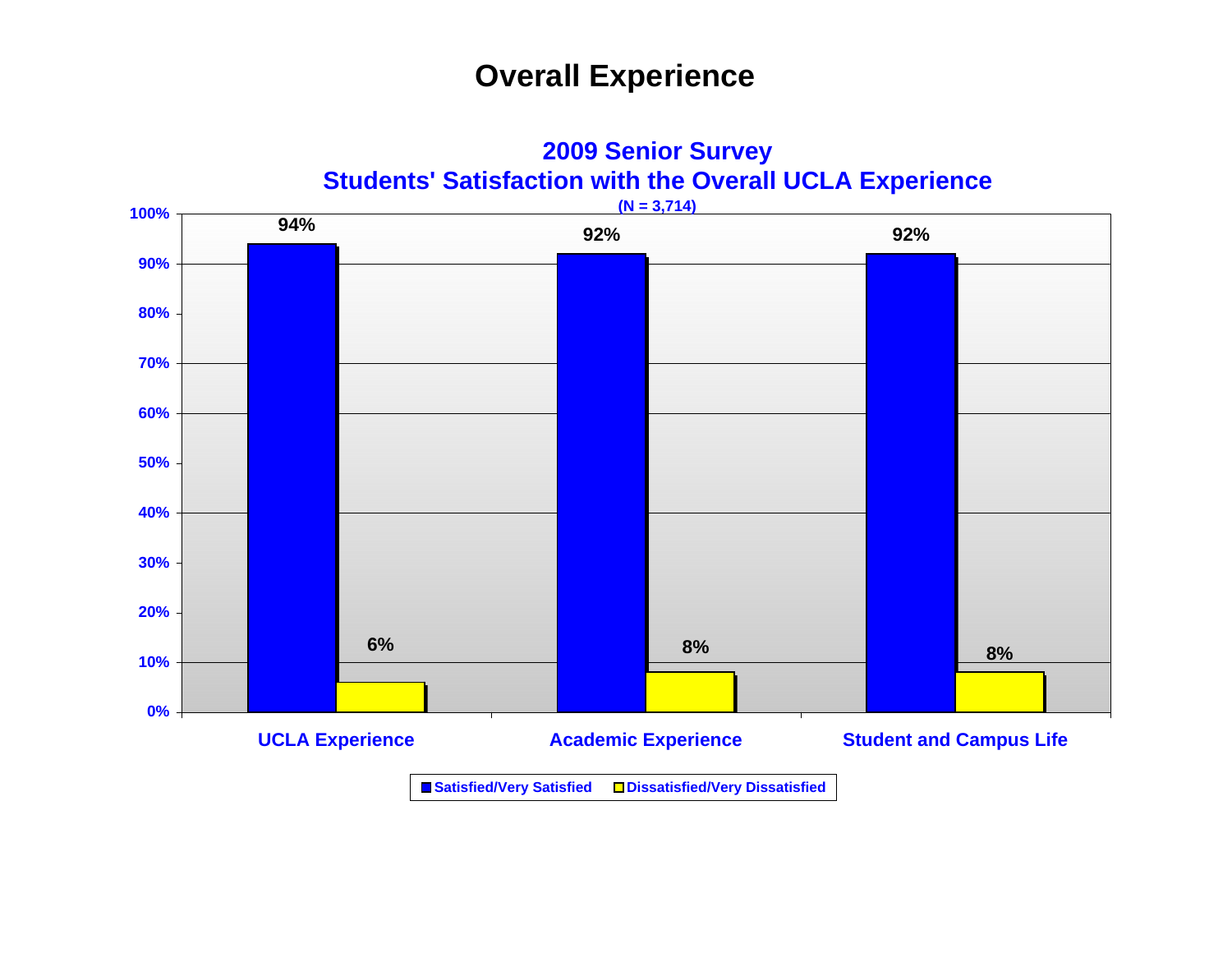## **Overall Experience**

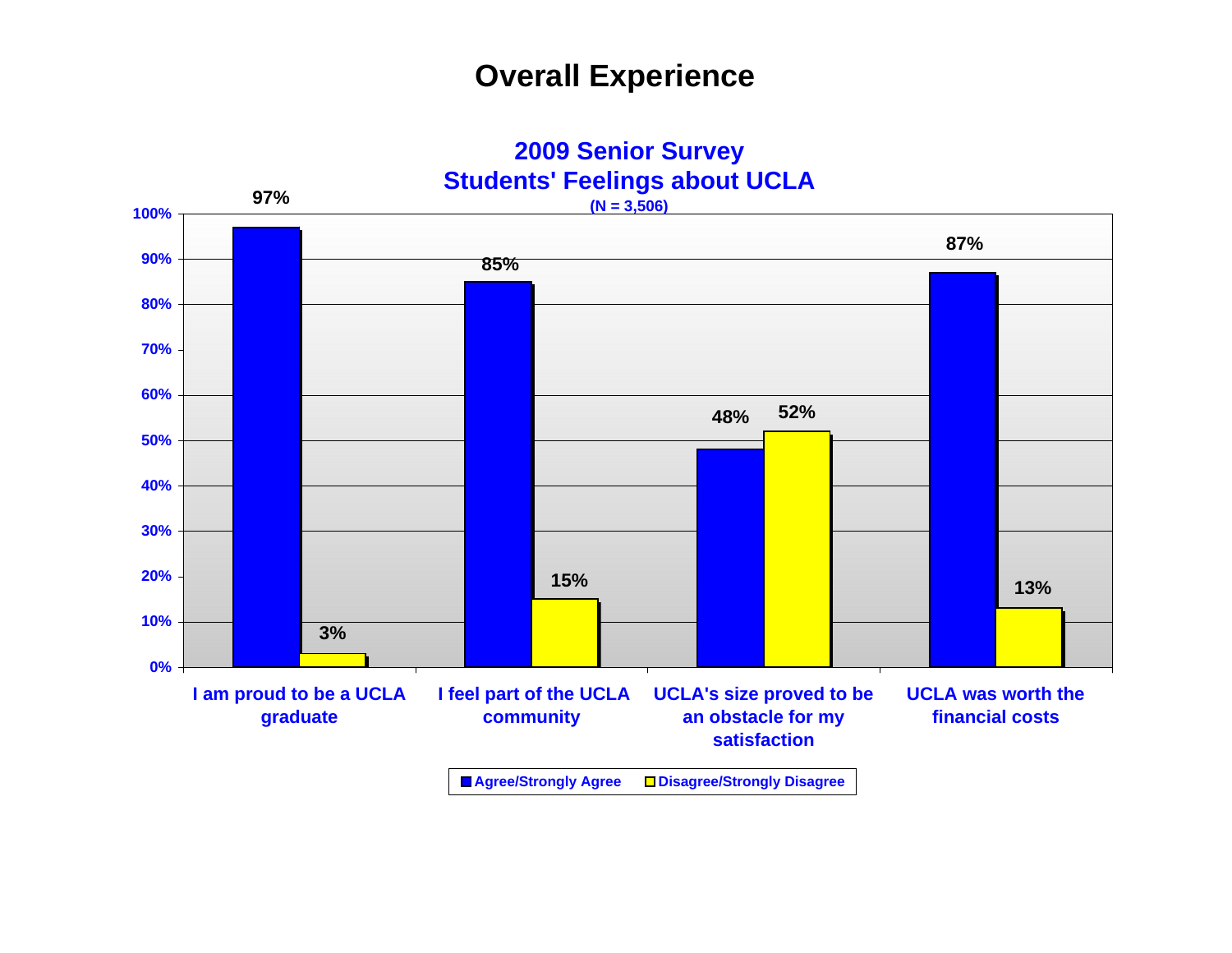### **Student Development**

**2009 Senior Survey Extent That UCLA Experiences Have Contributed to Your...**

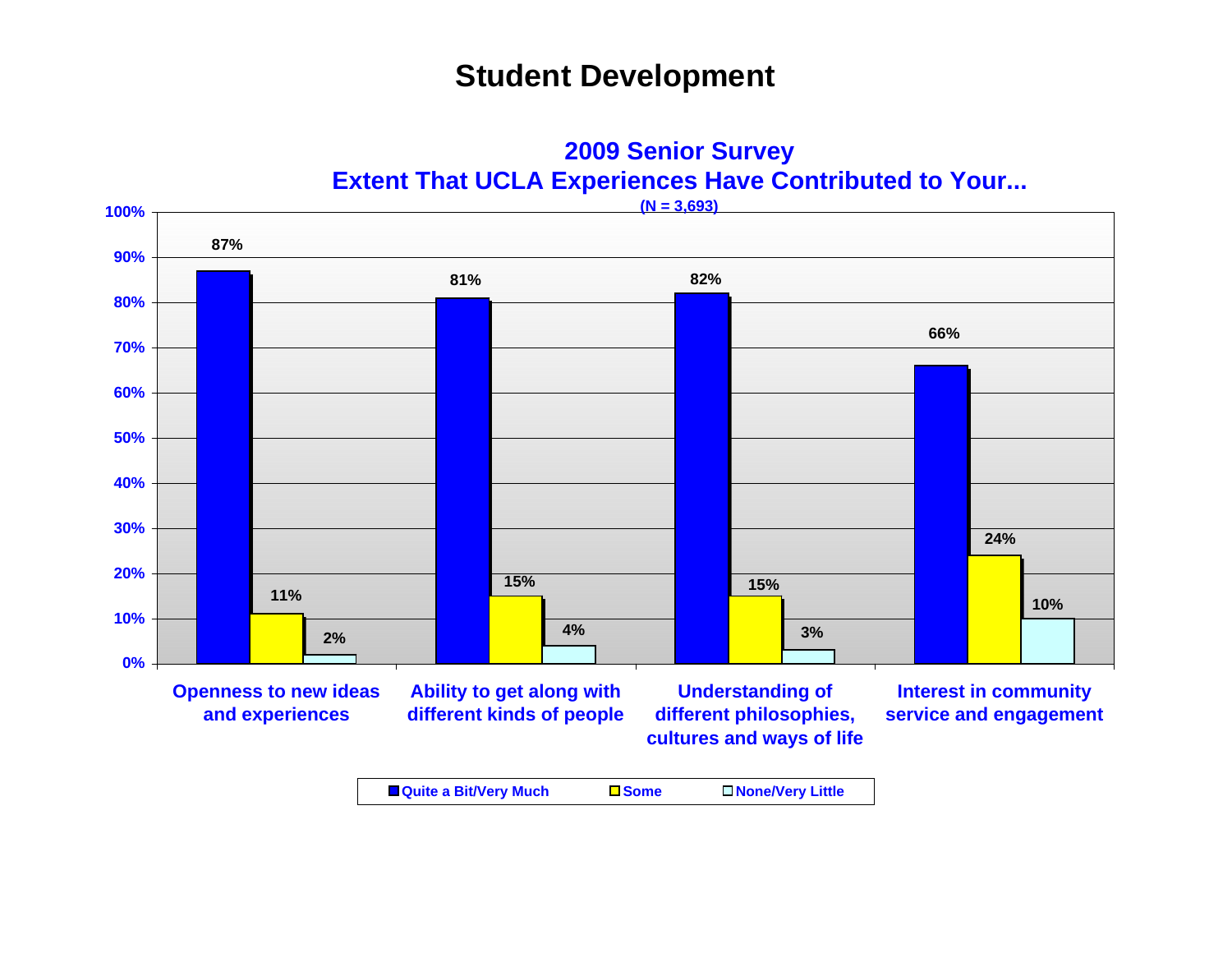**2009 Senior Survey Extent that UCLA Experiences Provide Opportunities to Engage with UCLA Peers (N = 3,561)**

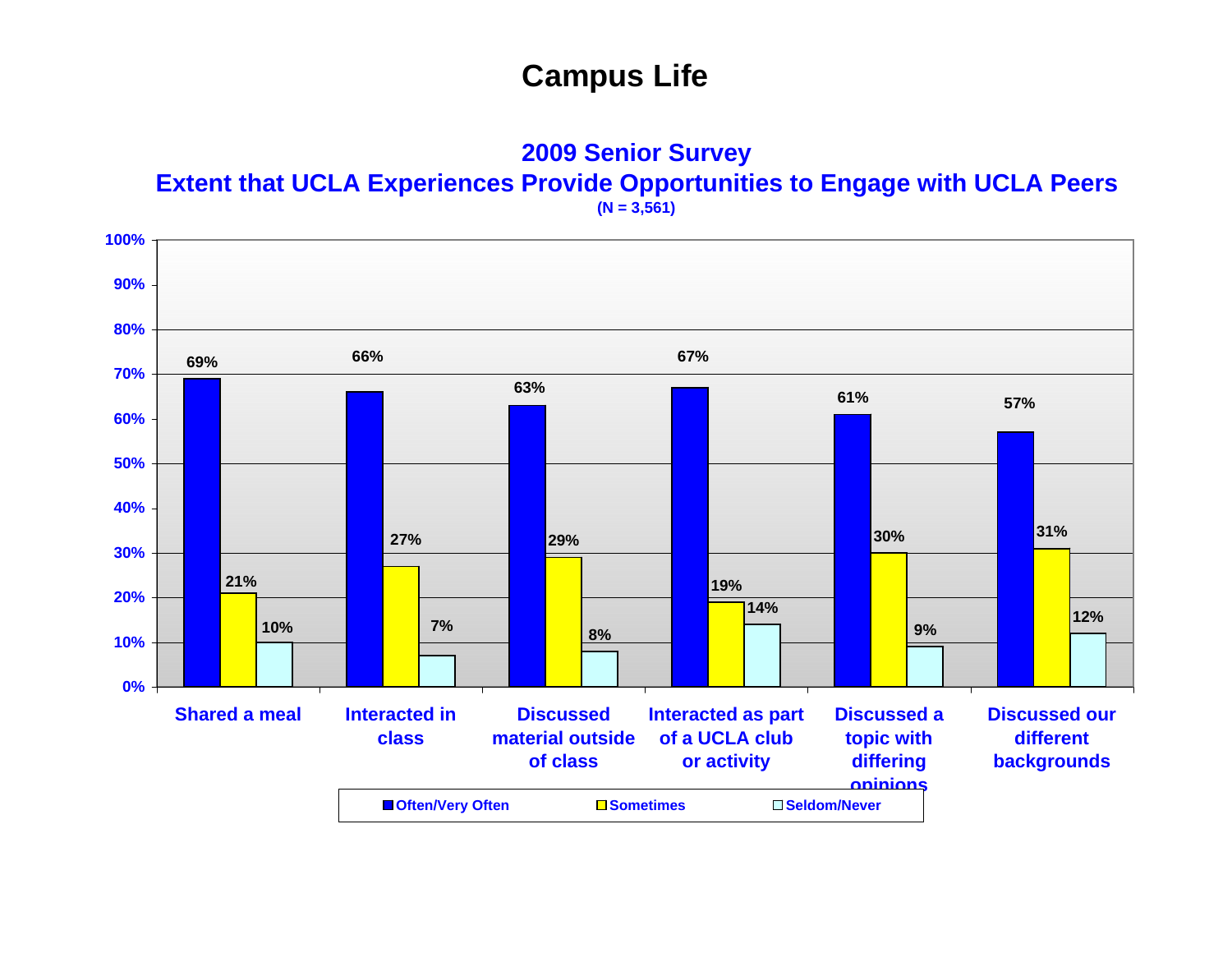#### **2009 Senior Survey Extent of Engagement with UCLA Peers (N = 3,549)**

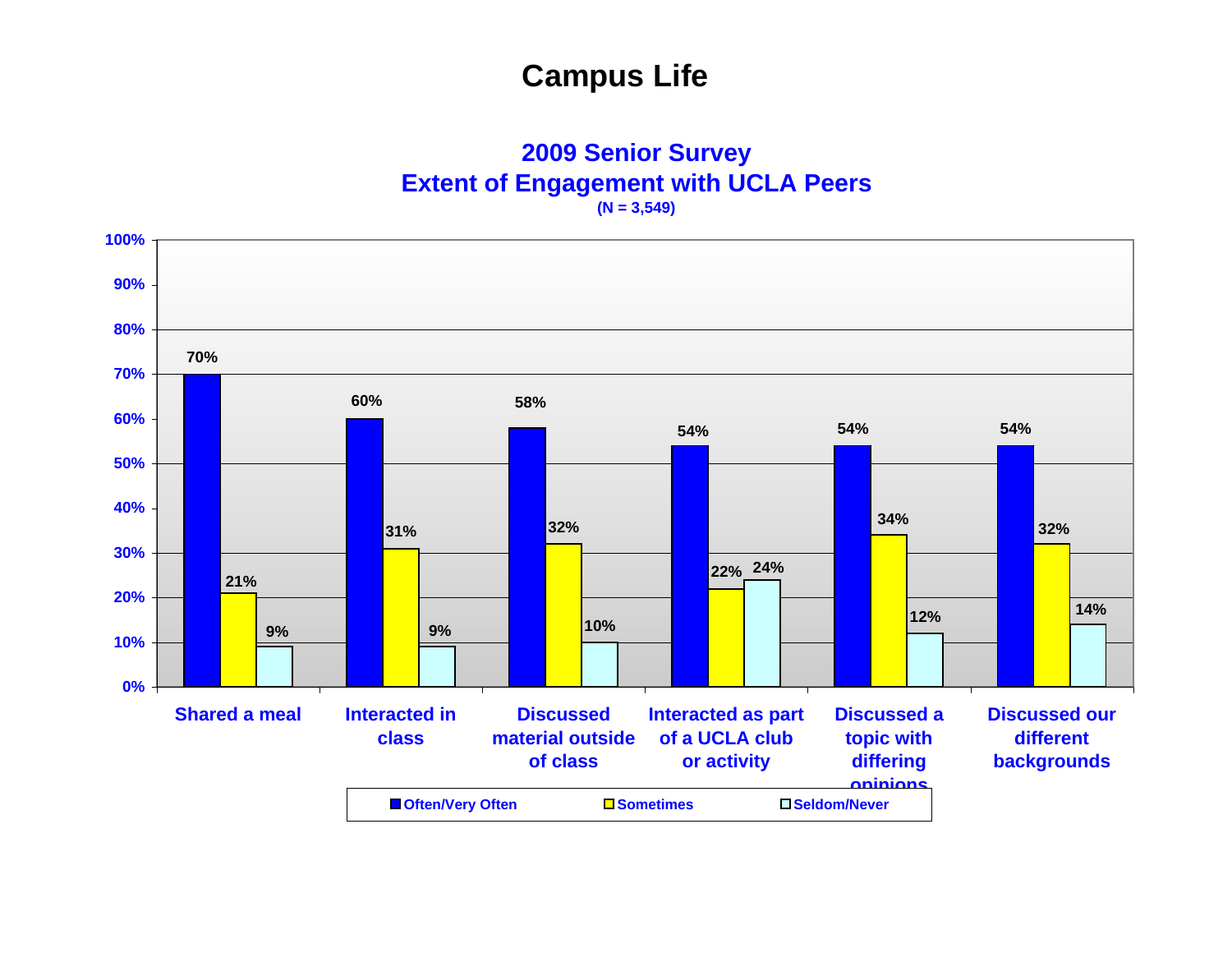**2009 Senior Survey Extent of Engagement with UCLA Peers Different from Me**

**(N = 3,508)**

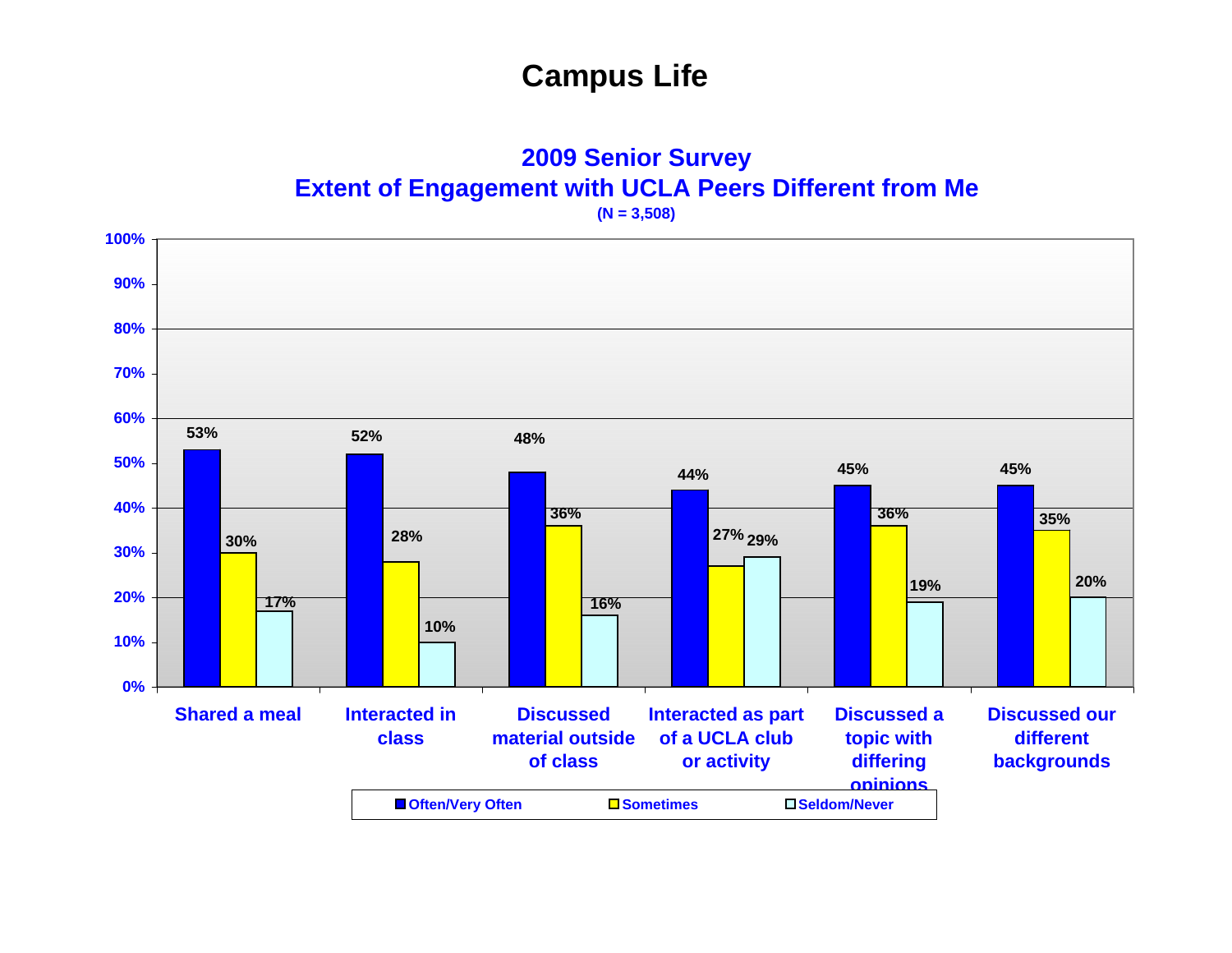**2009 Senior Survey Ratings of Engagement with UCLA Peers Different from Me**

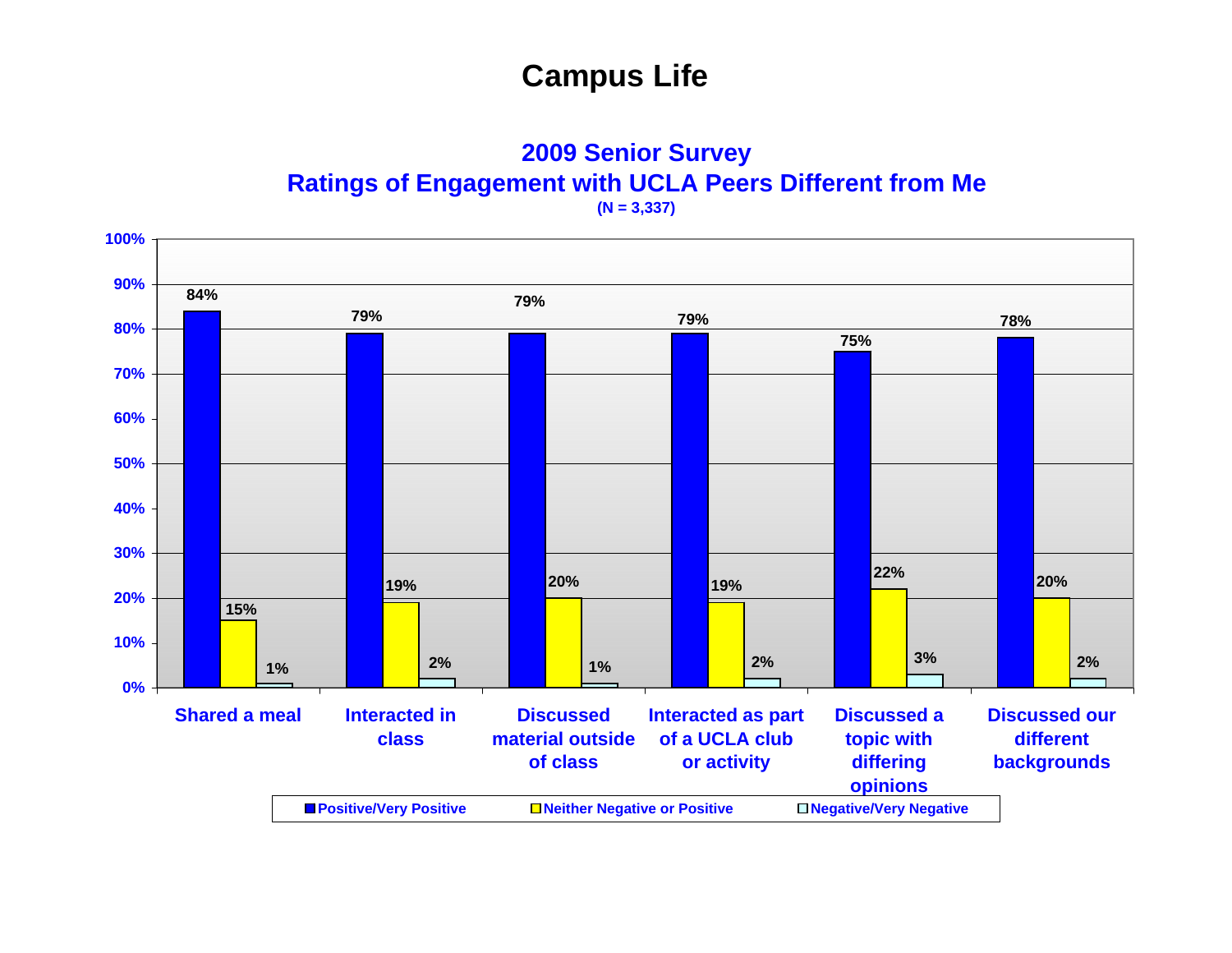

**2009 Senior Survey Perceptions of the Educational Environment at UCLA**